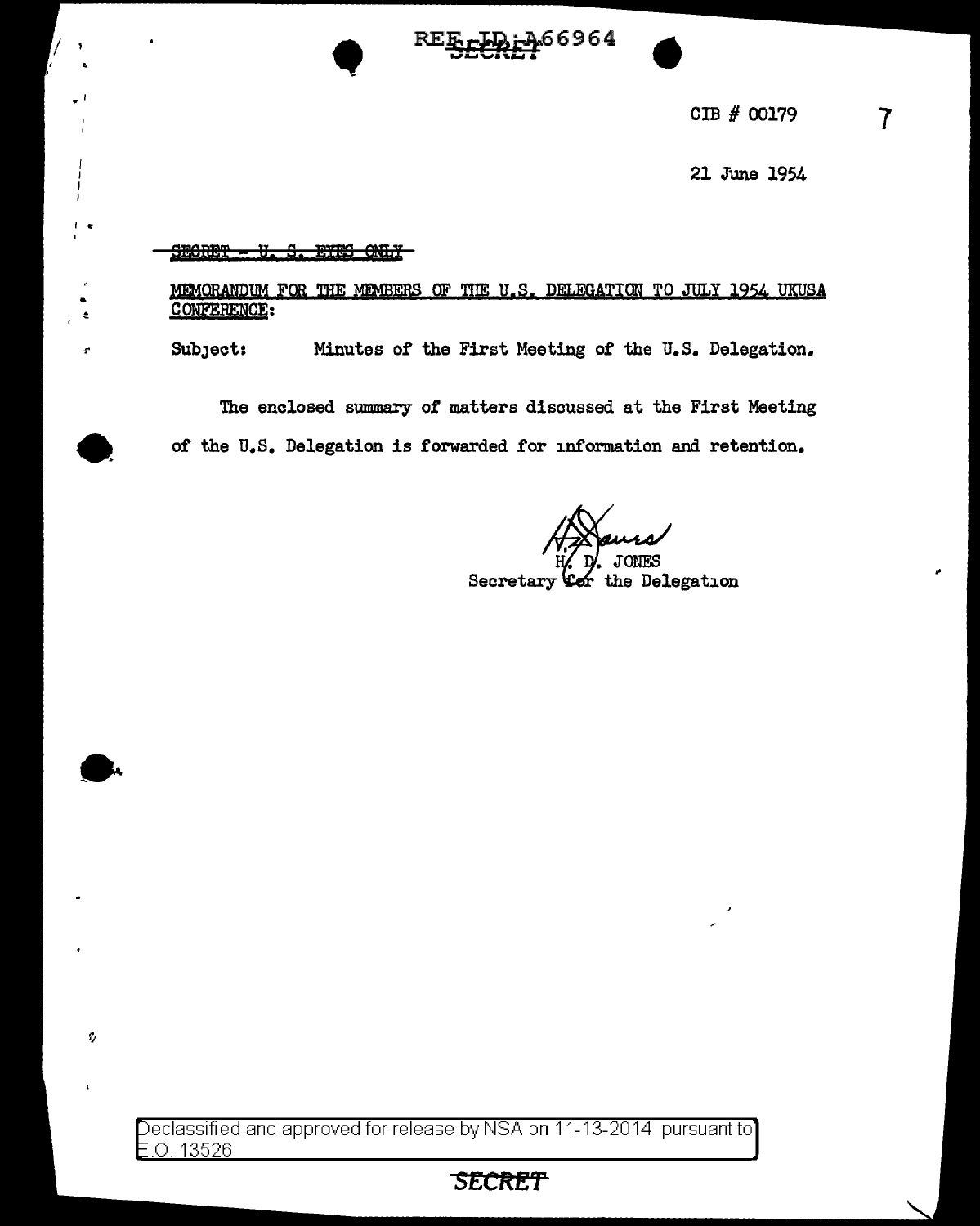

U.S. EYES ONLY **SEGRET** 

#### MINUTES OF THE FIRST MEETING OF THE U.S. DELEGATION TO THE JULY 1954 UKUSA CONFERENCE

### Chairman: Mr. W. Park Armstrong, Jr.

The first meeting of the U.S. Delegation met, at the call of the Chairman, at the Department of State (SA-No.2) at 1430 on 16 June 1954. All USCIB Member organizations participating in the conference had representatives present.

The Chairman announced that he wished to discuss several matters pertaining to arrangements for the conference, as well as certain points or a substantive nature.

In the ensuing discussion the following agreements and understandings were reached: (Explanatory comment is included where appropriate).

- 1. Arrangements.
	- a. The composition of the U.S. Delegation is as follows: CHAIRMAN: Mr. W. Park Armstrong. Jr. SECRETARY: Mr. H. D. Jones STATE: CIA: Mr. R. F. Packard (Del.) Mr, F. B, Rowlett (Del,) OGA NSA: Brig, General J. B. Ackerman, USAF (Del.) Mr. W. F. Friedman (Adv.) Mr. B. K. Buffham (Adv.) Colonel B. s. Pulling, USAF (Observer) ARMY: Colonel John P. Kaylor (Del.) NAVY: Captain J, R. Dennis (Del.) Commander J. L. Holmes (Adv,) USAF: Major w. s. J. Curley (Del.)

b. Mr. H. D. Jones was designated Secretary and Coordinator *tor*  the delegation,

-1-

## *SECRET*